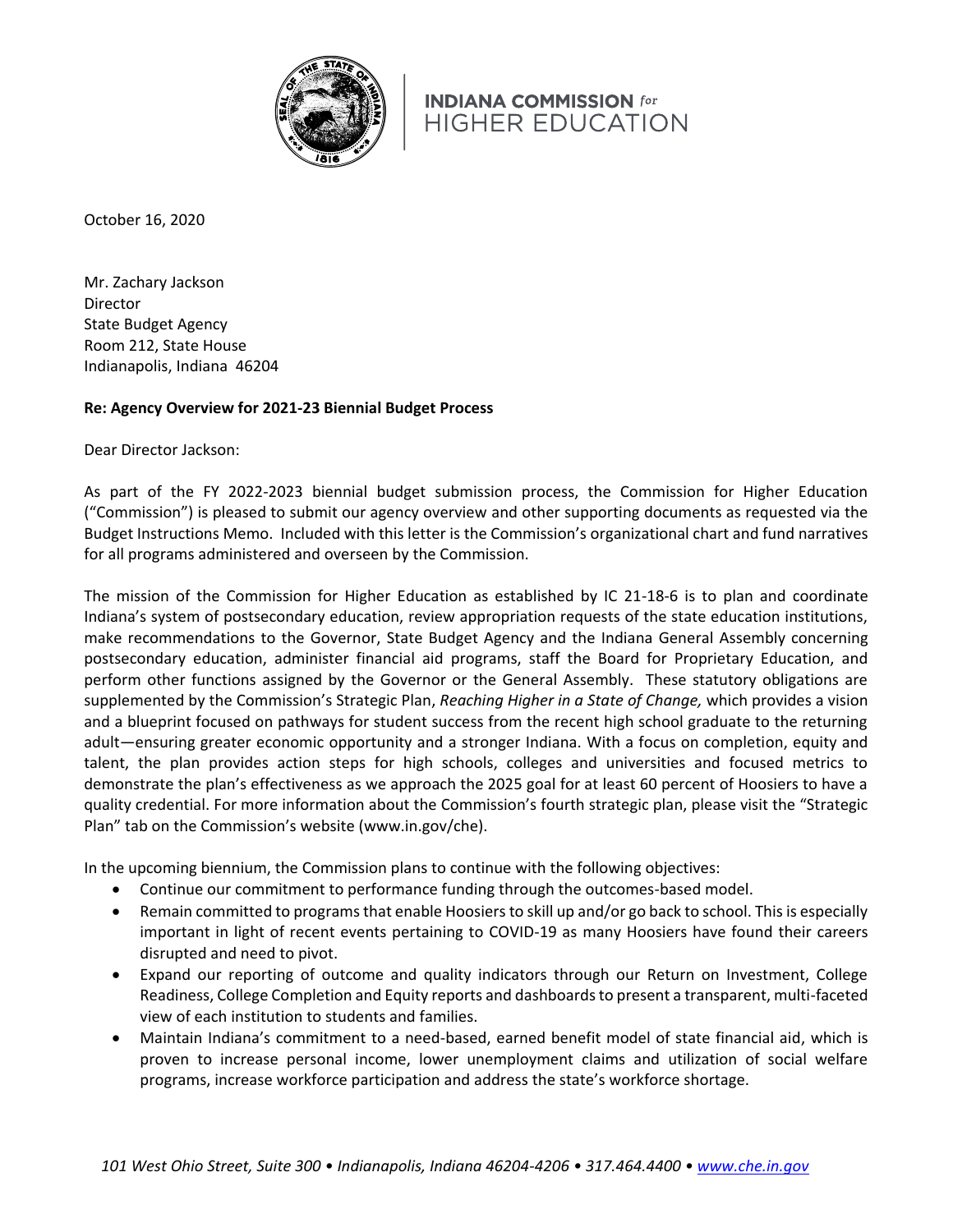

• Implement the Commission's fourth strategic plan, *Reaching Higher in a State of Change*. With clear goals and aligned metrics reflecting past progress and new realities, this strategic plan charts a bold course toward Indiana's goals of closing the college completion achievement gap and increasing the number of Hoosiers with quality education and training beyond high school to 60 percent of the state's population by 2025.

### **Finance**

### **Biggest Programs and Functions**

- **Financial Operations/HR:**
	- o The Commission's Finance Department is responsible for all financial and accounting processes, including but not limited to: accounts payable, accounts receivable, general ledger, contract management, federal and private grant management, financial reporting, auditing and budgeting. The department oversees and processes approximately \$380,000,000 in annual expenses, \$370,000,000 of that being student financial aid distributions, and approximately \$1,000,000 in private, federal and state revenue.
	- $\circ$  The Finance Department is responsible for creating and implementing the agency's annual internal spending plan, which is approved by the Commission, and completing annual reporting requirements (the annual compliance review, CAFR, SEFA, etc.) set by other financial agencies of the State.
	- o Every year, the Commission must report to the State Higher Education Executive Officers data for the State Higher Education Finance report as well as the Grapevine Compilation of State Fiscal Support for Higher Education.
	- $\circ$  All Human Resource functions are also overseen by the Finance Department and include but are not limited to: onboarding new hires, terminations, promotions, reclassifications, leave requests (FMLA, STD, etc.), performance evaluations, HR compliance policies and internal implementation of the State Personnel Department's initiatives.
- **Budget Development, Performance Funding & Capital Project Reviews:**
	- $\circ$  Every odd fiscal year, the Commission prepares and presents its biennial budget recommendation to the Budget Committee and to the General Assembly during the legislative session. The recommendation covers funding for the functions of the Commission and state funding to the seven public higher education institutions. This is a several month-long process that requires researching within and outside of the state, looking at historical trends, and determining the Commission's priorities. A key component of the budget development process for the Commission is the Performance Funding Formula, which determines operating funding for the seven public higher education institutions through a student outcomes-based model. The finance department manages the Performance Funding Formula.
	- o The Commission is also responsible for vetting and reviewing capital project requests submitted by the public universities throughout the year. The process provides for review by the Commission's Budget and Productivity Committee, which is staffed by the Finance Department, prior to review and approval by the full Commission.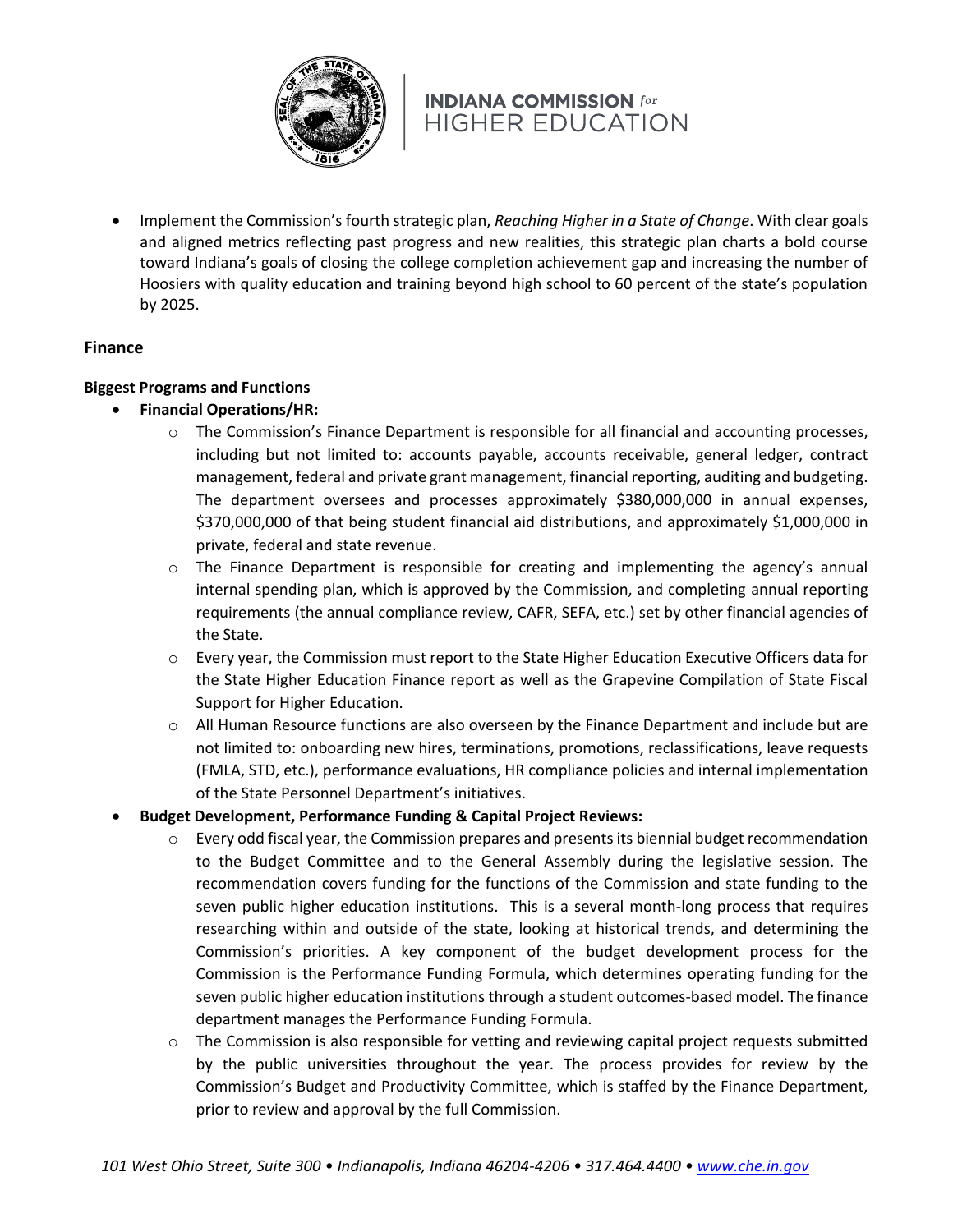

- **Information Technology:**
	- $\circ$  The Commission's IT department is responsible for managing and maintaining the agency's student financial aid disbursement system (ScholarTrack), the agency's Data Submission System (CHEDSS), and fielding internal IT issues as they arise.

### **Greatest Accomplishments:**

- Over the past two years, the Commission has successfully obtained clean audit reports with no audit findings.
- The Finance Department successfully developed a spending plan that still allows the agency to maintain critical functions while reducing spending in response to the budget constraints due to the impact of COVID-19.

### **Greatest Challenges:**

- During the legislative session, it is not uncommon for new initiatives to arise that impact the Commission and its staff, which is welcomed as this often provides the agency with an opportunity to serve both Hoosiers and its mission in new and innovative ways. However, new programs and initiatives increase the workload to the staff, and the Commission rarely increases its headcount to accommodate additional workload. This results in the Commission having to do more with less.
- Related to the first bullet point, turnover amongst staff is another challenge the Commission has faced for several years. The Commission prides itself on attracting top talent and hard, dedicated workers who are often targeted and hired by private organizations and public institutions that are better suited to pay employees higher wages than what the Commission can provide.
- Maintaining critical functions through COVID while budgeting for the fiscal impact that COVID has had on the State has likely been the greatest challenge faced in many years. We have had to renegotiate major contracts, reduce spending on marketing and outreach efforts on financial aid programs, and restructure the payroll allocation to maximize dedicated, programmatic funds.

### **Communications and Outreach**

### **Biggest Programs and Functions**

- **Student engagement through outreach and communications:**
	- o **21st Century Scholars and other financial aid programs:** The 21st Century Scholarship is a national model for early college promise programs and pays for low-income Hoosiers to attend college who have met educational metrics and other requirements, including the Scholar Success Program and the Scholar Pledge. Support for the program includes ScholarCorps, which places student advisors on campuses to help Scholars retain their scholarship and earn a postsecondary credential. The Commission has eight outreach team members throughout the state who work with local schools, communities and families with 21st Century Scholars enrollment and other critical financial aid functions, including filing the Free Application for Federal Student Aid (FAFSA). Other state financial aid programs include the Frank O'Bannon Grant, the Workforce Ready Grant, Adult Student Grant, Next Generation Hoosier Educators Scholarship, and many more.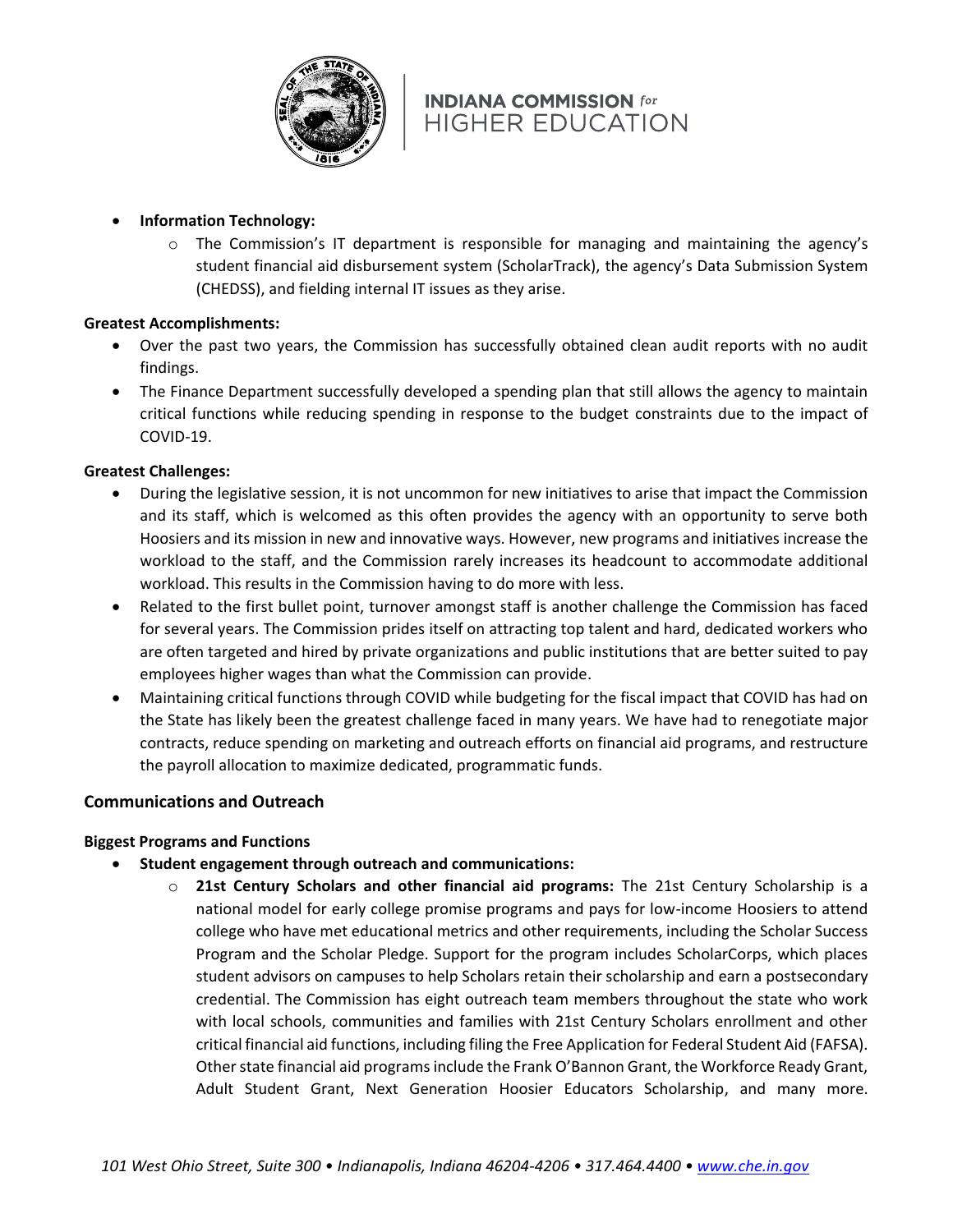

Communications and public relations efforts enhance all of this work by promoting these programs through press releases and opinion pieces, interviews with local and statewide media, blog posts and program awareness.

- o **Learn More Indiana:** Learn More Indiana is the Commission's student and family platform to promote college and career exploration from pre-k through adult students. This is mission critical for the agency, with the goal of improving Indiana's college-going culture and increasing the number of students entering into and completing a postsecondary credential. This is one of the Commission's primary ways to communicate with students about state financial aid, including communicating to 21st Century Scholars throughout high school and college.
- **Commission meetings, communications, and marketing:**
	- $\circ$  As written in state statute, the 14-member Indiana Commission for Higher Education meets regularly in-person to discuss state and national higher education issues and develop and strengthen Indiana's alignment of postsecondary education for students and the state. The inperson meeting requirement has been waived due to the Governor's executive order related to health and safety around COVID-19.
	- $\circ$  The Commission publicizes its strategic priorities, policies and initiatives through local, state and national media pitching, via regular press releases and opinion pieces, interviews and other external communications and marketing objectives.

### **Greatest Accomplishments:**

- Successful creation and implementation of the Commission's fourth strategic plan, *Reaching Higher in a State of Change,* is one of our greatest accomplishments. This plan outlines clear policy recommendations and goals to move Indiana to 2025, the deadline for the state's big goal of reaching at least 60 percent of Hoosiers with quality education and training beyond high school.
- The continued strengthening of the Workforce Ready Grant, part of Governor Eric J. Holcomb's Next Level Jobs initiative, including the temporary expansion of the number of workforce certificates and the eligibility for those with a two-year or four-year degree, is another great accomplishment. The Commission and the Governor's Workforce Cabinet have led the state's workforce recovery initiative during the COVID-19 pandemic (called *Rapid Recovery for a Better Future*), which has rapidly scaled the Next Level Jobs program to connect Hoosiers with tuition-free short-term, high-quality certificates for Indiana's in-demand industries. Nearly 28,000 Hoosiers have enrolled in high-demand certificate programs through the Workforce Ready Grant, and more than 15,000 Hoosiers have completed a Workforce Ready Grant-eligible program.
- The Commission has been celebrating 30 years of helping low-income students access college with the 21st Century Scholars program, which was founded in 1990 to help close educational equity gaps. Over 40,000 Hoosiers have earned a degree through the Scholars program, and more than 100,000 students are currently enrolled between seventh grade and seniors in college. The college-going rate for eligible scholars is 86% compared to 61% for the general population.
- For many years, the Commission has been focused on closing achievement gaps in higher education. In 2013, the Commission passed a resolution to close achievement gaps by 2025. While gaps were closed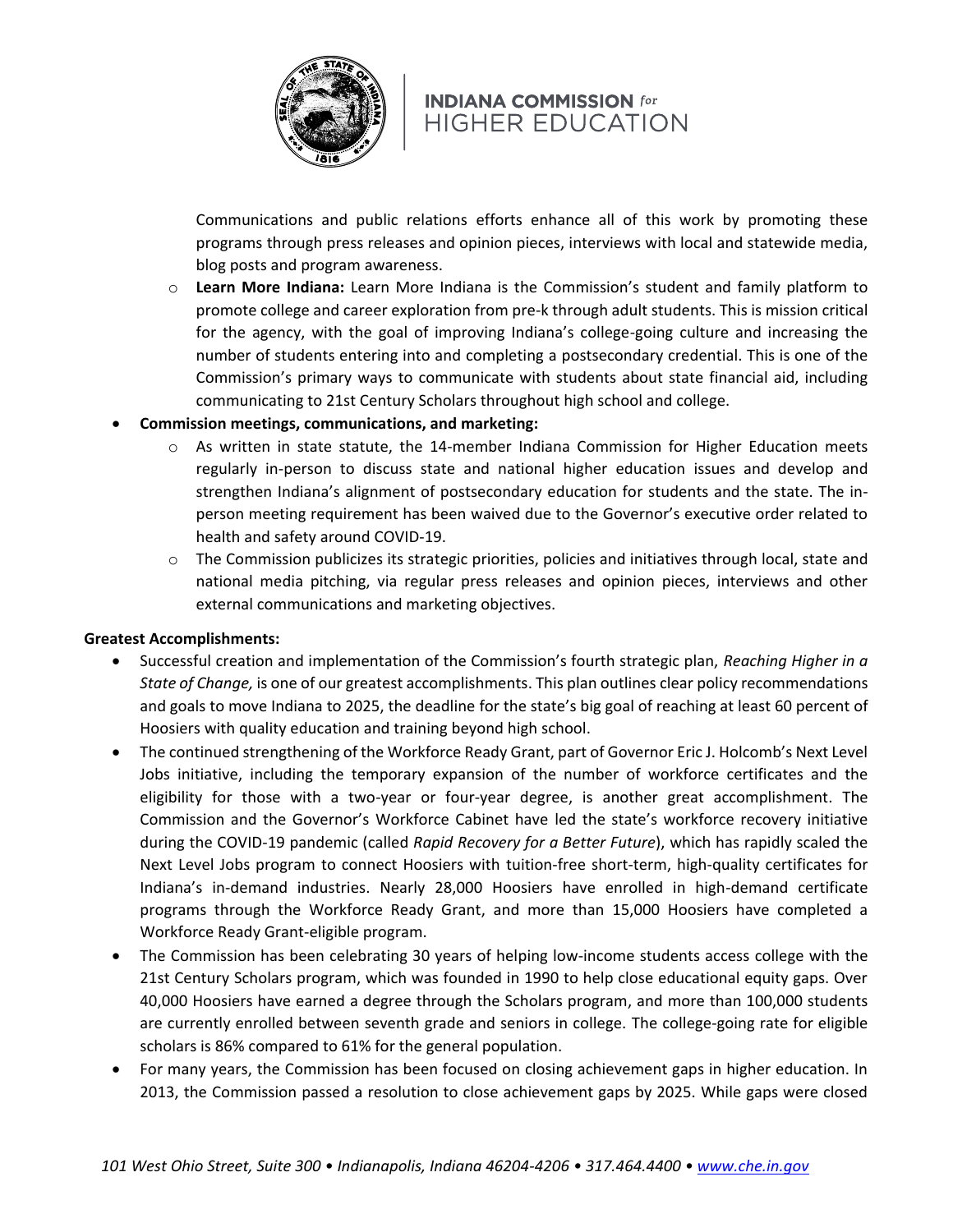

half-way by 2018, only the 21st Century Scholars are on track to close the gaps by 2025. The Commission published a College Equity Report in 2018 to shine a brighter light on the disparities in education – the first of its kind in the nation – and continues that work today. The Commission's strategic plan includes three priorities: completion, equity and talent.

• The 2019-2020 Learn More Indiana magazines were recently awarded a Pinnacle award by the Public Relations Society of American (PRSA) Hoosier Chapter. The awards denote excellence in public relations, communications and marketing. In 2018, the Commission's ScholarTrack system was recognized by Centric as an Indiana Innovation Award winner. In 2019, the platform was nominated for a TechPoint Mira Award.

### **Greatest Challenges:**

- Battling prevailing state and national attitudes that college is not necessary or valuable to get a good job and have a secure future has been an increasing challenge. This outlook is counterintuitive to the current economic situation. It is true now more than ever that good jobs are linked to some form of higher education. Hoosiers with higher levels of education have fared far better than those without education beyond a high school diploma during the economic impact of COVID-19.
- Closing educational equity gaps in Indiana is one of the Commission's greatest priorities and has been for many years. In 2013, the Commission passed a resolution to cut educational achievement gaps in half by 2018 and to close the gaps entirely by 2025. While the gaps were closed halfway by 2018, there is still work to do to close the gaps. Currently, students in the 21st Century Scholars program are the only ones on track to close the gaps. The communications and outreach team supports the Commission's efforts around the 21st Century Scholars program, implementing equity-based policies from the state's strategic plan for higher education and paying for what we value through performance-based funding.

### **Policy and Research**

### **Biggest Programs and Functions**

- **Data:**
	- $\circ$  The major function of the Policy and Research department is to abstract, compile and analyze data pertaining to higher education. This includes creating and developing reports and fulfilling data requests for CHE staff, state agencies, higher education institutions, high schools, private organizations and others. The staff is also responsible for compiling and monitoring student-level data, which feeds into the Commission's Performance Funding Formula.
	- $\circ$  Providing internal and external stakeholders with key information is the greatest priority of the Policy and Research department as it allows for informed decision and policymaking, which drives positive outcomes in higher education and for the state.

### **Greatest Accomplishments:**

• The Policy and Research department recently aided the Legislative Services Agency (LSA) and the Indiana Department of Education (IDOE) in assessing the efficacy of Indiana's educational system and fulfilling state and federal reporting requirements.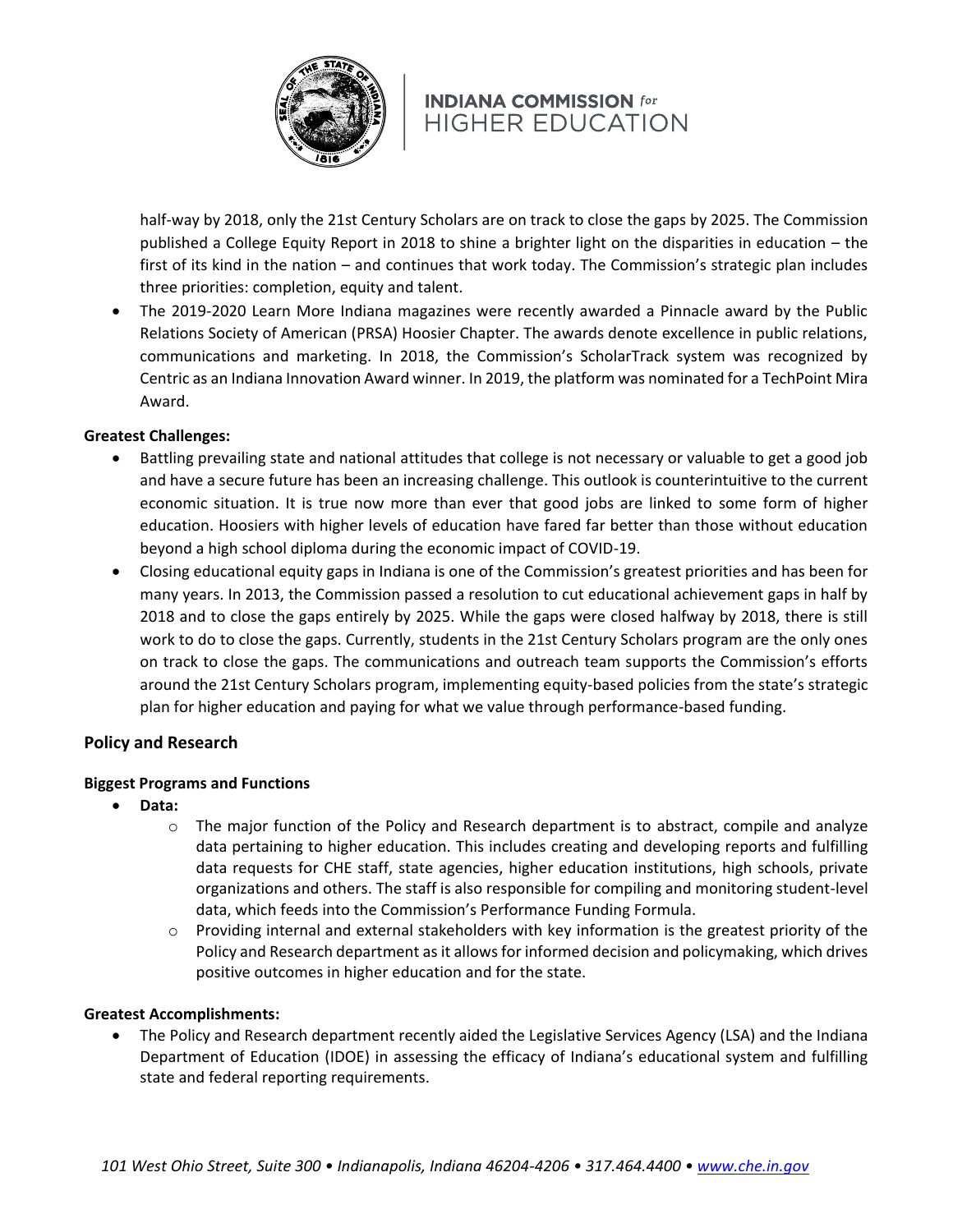

- The Commission recently published its annual Equity Report that highlights racial disparities and points to areas for improvement.
- The Policy and Research department has been working diligently with entities like the Indiana Chamber of Commerce to provide prospective businesses information to relocate to or grow in Indiana.

### **Greatest Challenges:**

• One of the greatest challenges is maintaining data systems and keeping up with the rapidly-evolving technology.

### **Academic Affairs**

### **Biggest Programs and Functions**

- **Instructional Programs**:
	- $\circ$  Per statutory responsibilities, the Academic Affairs department authorizes and selectively reviews all certificate and degree programs offered by public two-and four-year institutions, and all programs offered by institutions overseen by the Board of Proprietary Education (BPE).
	- o The department develops institutional mission statements and policies, and partners with institutions to promote career-relevant learning experiences in all undergraduate degree programs.

### • **Student Mobility Pathways**:

- $\circ$  Staff of the department implement, maintain and enhance legislatively mandated transfer of credit opportunities at the course, certificate and degree level. This includes opportunities for veterans and transfer equivalencies for AP, IB and CLEP exams.
- o The Academic Affairs department coordinates Indiana's extensive dual credit initiative, which includes working with the Governor's Workforce Cabinet on CTE Next Level Programs of Study.
- o The staff of the department oversee Indiana's participation in the State Authorization Reciprocity Agreement and bilateral and Midwestern Higher Education Compact (MHEC) reciprocity agreements.

### • **Data, Digital Credentials, and Transparency**:

- o The Academic Affairs department is responsible for administering the statutory Indiana e-Transcript Program and maintaining the Academic Program Inventory (API). The API consists of information on all certificates and degree programs offered by all public, private non-profit and private for-profit institutions. This system is integral to CHE data collection systems and links Commission data to other state-level data, including the Department of Workforce Development's unemployment insurance data used to produce ROI reports.
- $\circ$  The department leads inter-agency efforts to populate the Credential Registry with linked, open data that is useful to prospective students, stakeholders, and policy-makers.

### **Greatest Accomplishments:**

• The Academic Affairs department worked with the Governor's Workforce Cabinet to help implement Next Level Programs of Study, a redesign of CTE programs.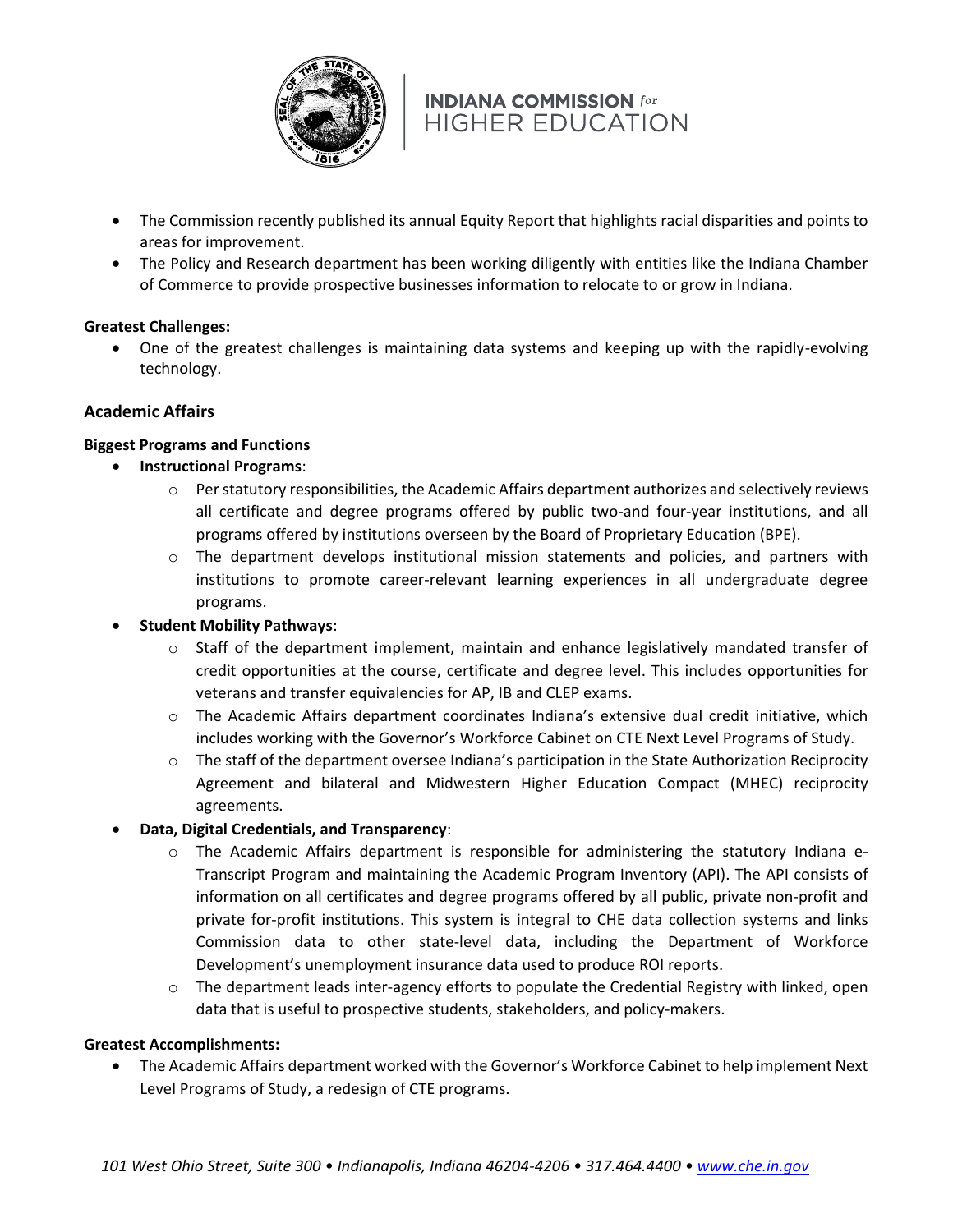

- The Academic Affairs department assisted Google Pathways in developing an application to access data in the Credential Registry. In addition, the Credential Registry was recently populated with data for all public sector certificate and degree programs on a variety of topics.
- Recently, staff has collected and audited 20 years of transcripts from all institutions authorized by the Board of Proprietary Education to ensure student access to adequate transcripts in the event of a school closure.
- In partnering with INvestEd, the Academic Affairs department has secured funding for maintaining and possibly increasing the number of fully qualified dual credit instructors.
- All public associate and baccalaureate programs have been surveyed, and the first steps have been taken to ensure all undergraduate degree programs include learning experiences with career relevance.
- In response to the COVID-19 pandemic and the impact it has had on higher education, the Academic Affairs department has collected data and developed policies to guide institutional responses to COVID-19.

## **Greatest Challenges:**

- One of the greatest challenges pertaining to academic affairs is the technical obstacles that hinder the integration of additional internal and external databases into the Credential Registry. This has also been an issue with the enhancement of the Indiana e-Transcript Program, as there is a lack of integration platforms that are needed.
- The Commission is working to integrate Board of Proprietary Education data collection into its CHEDSS 2.0 system.

## **Legislation and Program Implementation**

### **Biggest Programs and Functions**

- **Administration of State Financial Aid**
	- o **ScholarTrack –** Since its launch in 2017, the Commission's financial aid portal, ScholarTrack, changed the delivery of state financial aid in Indiana. Students, parents, counselors, school administrators and community partners now have real-time access to information about student financial aid eligibility and awards. Without ScholarTrack functioning effectively and efficiently, the administration of state financial aid is not possible.
	- o **21st Century Scholars –** The Commission awards the 21st Century Scholarship to over 20,000 Hoosier students each year. Indiana's  $21<sup>st</sup>$  Century Scholars continue to show improved college performance with on-time graduation rate by 16 percentage points in the last five years with Scholars having a higher graduation rate than the general population at five campuses. The Commission recently launched a College Scholar Success to further increase the return on Indiana's investment in the  $21<sup>st</sup>$  Century Scholarship program. To administer this program, the Commission must process hundreds of thousands of FAFSA applications, collect credit completion and GPA information; and provide significant support and advice.
	- o **Frank O'Bannon Grant -** The Commission awards nearly 40,000 Hoosier students a Frank O'Bannon Grant annually. Without this assistance, thousands of Hoosiers would not be able to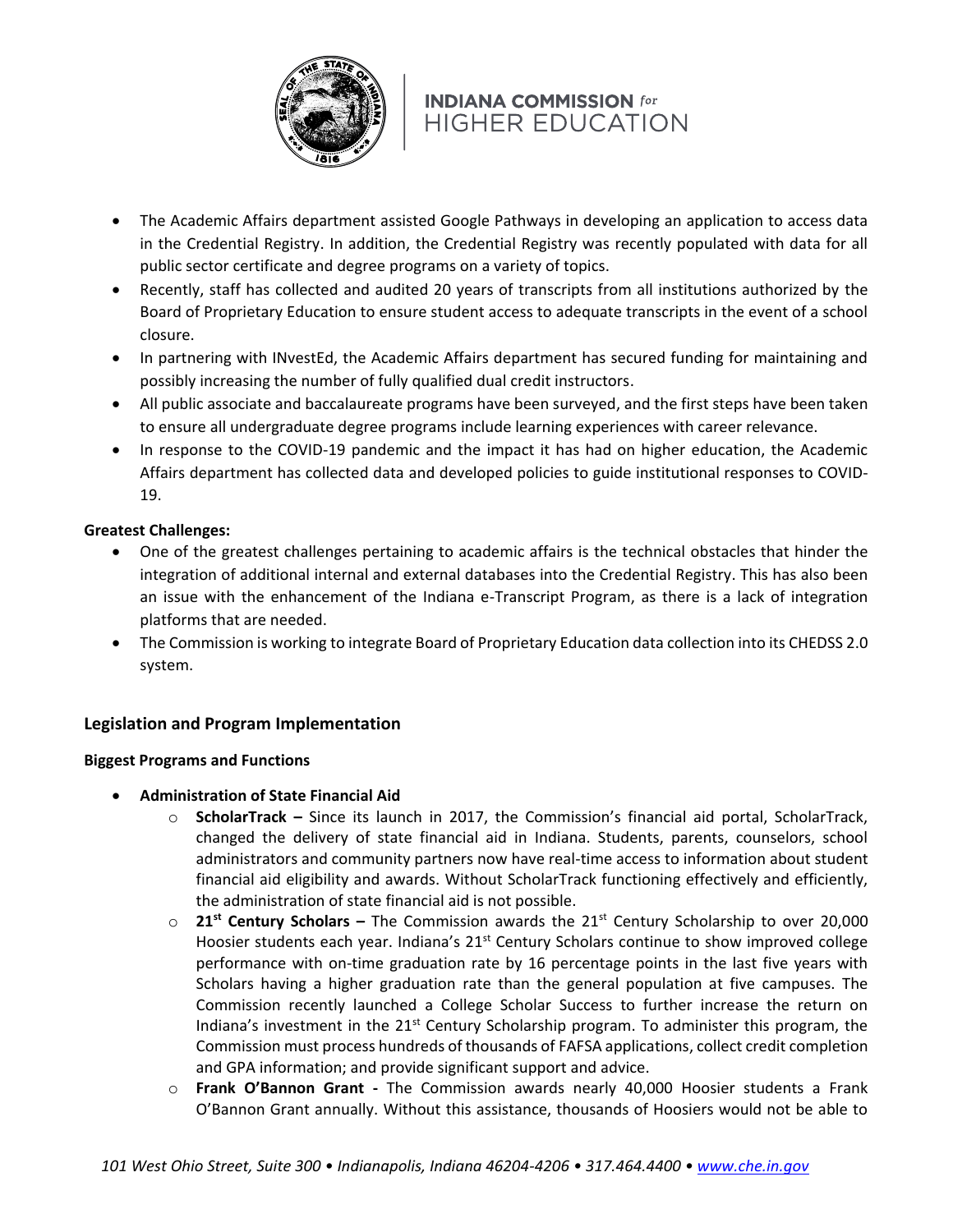

attend postsecondary education. The recent increase in the schedule of awards has allowed the Frank O'Bannon Grant to almost reach the amounts offered prior to the Great Recession. Similar to the 21<sup>st</sup> Century Scholarship, the Frank O'Bannon Grant requires the Commission to process FAFSA applications, collect credit completion and GPA information; and provide significant support and advice.

- o **Workforce Ready Grant –** The expansion of the Workforce Ready Grant to recent high school graduates help thousands of Hoosier obtain the education and training needed to succeed in today's economy. Over 15,000 students have earned a high-value certificate with these students seeing an average annual wage increase of \$6,400.
- o **Veteran and Public Safety Tuition and Fee Remissions** Over 5,500 students annually are able to attend Indiana's public institutions tuition and fee-free through these programs. The children and spouses of deceased or disabled veterans and public safety officers can qualify for this program. The Commission has streamlined the application by creating a one-time application process that removed the bureaucratic hurdle of annual recertification.
- o **Adult Student Grant** The Adult Student Grant serves over 3,000 students each year, with demand significantly increasing since its low point of fewer than 500 students in 2016. The Adult Student Grant fund also helps cover the cost of the credit-bearing Workforce Ready Grant Program.
- o **Next Generation Hoosier Educators Scholarship –** The fourth cohort of Next Generation Hoosier Educators Scholarship recipients enrolled this fall. Since its launch in fall 2017, nearly 800 highachieving students are pursuing careers in education with the assistance of this scholarship. So far, 95% of recipients are either still enrolled in an education program or have graduated early and are teaching.
- o **William A. Crawford Minority Teacher Scholarship** *–* The William A. Crawford Minority Teacher Scholarship has helped thousands of Black and Latino students pursue a career in education over the last 30 years. Nearly 200 students receive a scholarship each year, with the demand for the scholarship outpacing the appropriation.
- o **Earline S. Rogers Teaching Stipend for Minorities and the Student Teaching Stipend for High-Need Fields** *–* Like the William A. Crawford Minority Teacher Scholarship, the demand for the student teaching stipends are outpacing the appropriation, with more than 400 students receiving a stipend each year.
- o **National Guard Supplemental Grant** The National Guard Supplemental Grant serves over 500 Indiana National Guard members each year with demand remaining steady and slightly below the appropriation level.
- o **Mitch Daniels Early Graduation Scholarship** *–* In FY20, the Commission streamlined the process for accessing the Mitch Daniels Early Graduation Scholarship resulting in 33% more students being able to benefit from the scholarship.
- o **Primary Care Scholarship** *–* The Primary Care Scholarship is available to students attending the Marian College of Osteopathic Medicine with 100 students annually benefiting from the program.
- o **Graduate Medical Education Board -** The Indiana Graduate Medical Education (GME) Board is tasked with addressing the need for additional resident physician training positions as Indiana needs to train and retain at least 350 more physicians by 2024. Through the GMEB fund, Indiana has created over 230 new residency training positions, and provided funding to support the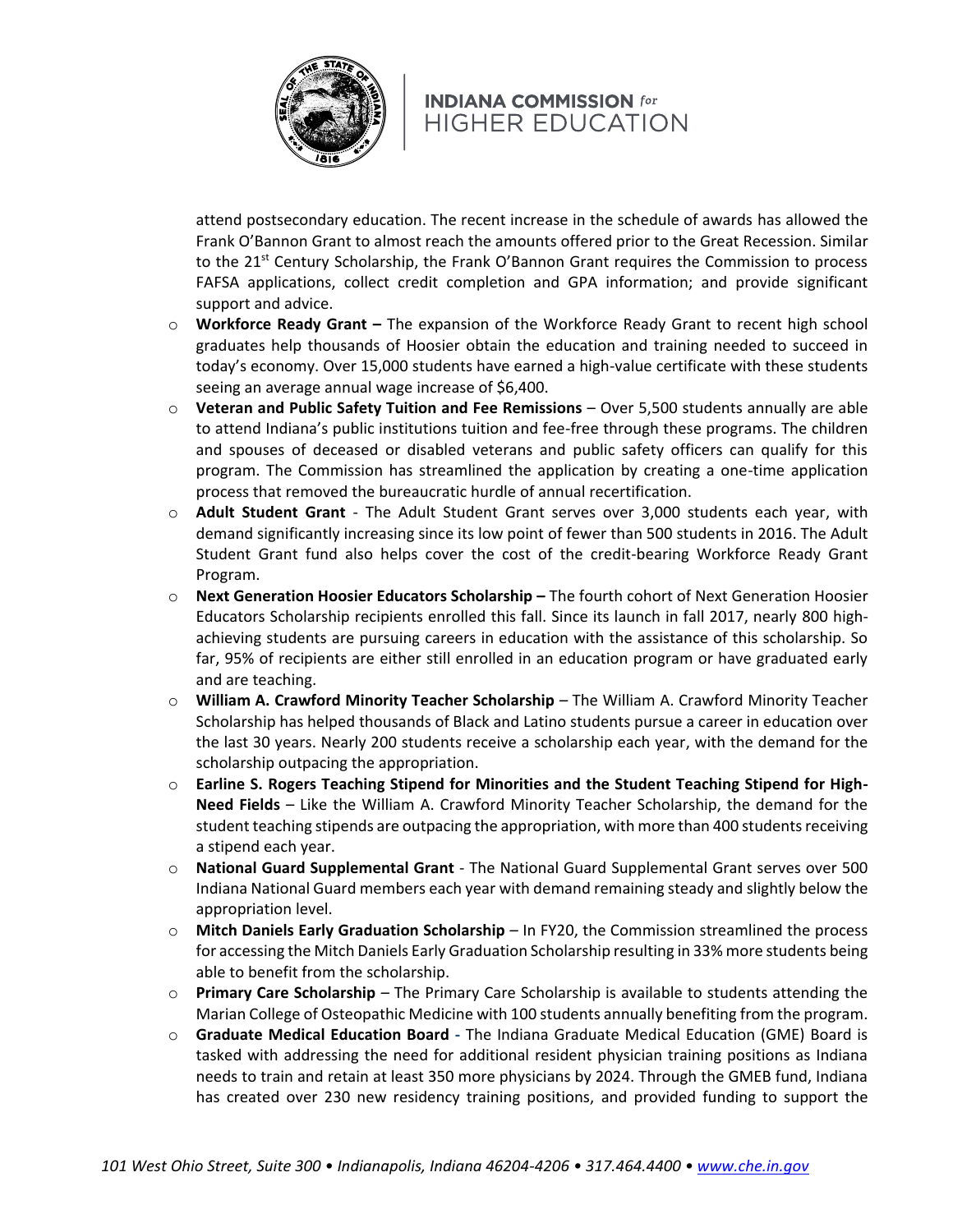

startup of seven new residency programs across the state. This expansion is expected to continue with additional seven new residency programs being created to support an additional 416 residency training positions over the next two years.

- o **STEM Teacher Recruitment Grant –** The STEM Teacher Recruitment Fund Grant awarded \$10 million to 16 Indiana non-profit organizations to continue recruitment and retention of STEM teachers. Over 2,000 educators in school corporations across Indiana are being supported with grant funding. Grant funds were awarded to entities that recruit and place STEM teachers in underserved areas or areas that are encountering a shortage of qualified teachers such as urban, suburban, and rural schools across the state.
- o **Teacher Residency Grant** Created in 2019, the Commission awarded the first round of Teacher Residency Pilot Grants totaling nearly \$1M for the two-year grant cycle. Modeled after medical residency and apprenticeship programs, teacher residency programs are full-year, paid teaching experiences for student educators. Students teach alongside an experienced mentor teacher, preparing them for the classroom after graduation. Two types of grants are supported through the program: residency grants and planning grants.

#### **Greatest Accomplishments**

- Launching and implementing the ScholarTrack system, which has allowed the Commission and institutions to more effectively deliver financial aid and reduce the time needed to administer these programs.
- Expanding the Workforce Ready Grant to the recent high school graduates which has allowed over 15,000 Hoosiers to earn a high-value certificate.
- Retaining or graduating over 95% of their recipient for the first three cohort of the Next Generation Hoosier Educators Scholarship.
- Returning the Frank O'Bannon Grant to near pre-recession levels
- Handling over 20,000 annual student interactions with a support center of only four individuals.

Compared to other states, Indiana's higher education coordinating board is small, but effective. Indiana is consistently recognized as a state that is doing much to move the needle on completion rates and other key performance metrics. Our engaged board of gubernatorial appointees, which actively manages our activities with a constant eye toward efficiency, is also to be credited with our lean administrative costs. It is also important to note that nearly all of the funds appropriated to the Commission (in excess of 98%) are distributed directly to students to improve college access and success through state financial aid. These facts taken together mean that we are limited in the ways we can further reduce costs without negatively impacting Indiana's students and families.

I am happy to discuss the role of the Commission and our operating budget with you further at any time and look forward to working with you during the upcoming budget session.

Sincerely,

Jeresa Lubbers